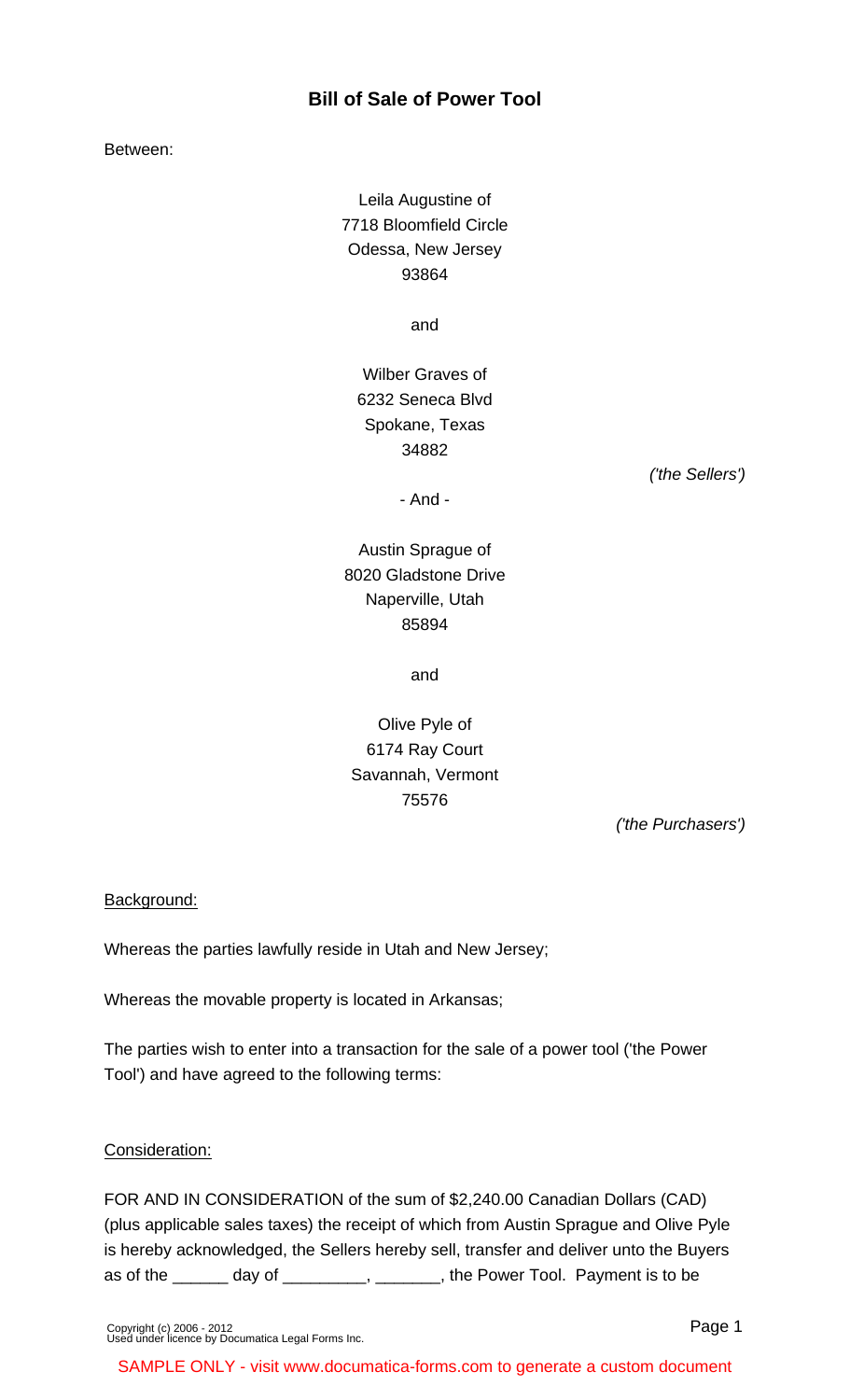made by Certified Check.

#### Description of Power Tool:

Lorem ipsum pulvinar sed faucibus cras, cursus sapien erat.

#### Warranties and Covenants:

The Sellers expressly disclaim any and all warranties, whether expressed or implied, including but not limited to, any implied warranties of merchantability and/or fitness for a particular purpose. Further, the Sellers disclaim any warranty as to the condition of the Power Tool. Any and all manufacturer's warranties will remain valid, enforceable and in effect regardless of any statements to the contrary by the Sellers. The Sellers further disclaim any warranty as to the condition of the Power Tool.

#### Inspection:

The Sellers have provided the Purchasers with the opportunity to inspect the Power Tool or to have it inspected by a third party of the Purchaser's choice. In executing this document, the Purchasers have accepted the Power Tool in its present condition.

#### Additional Clauses:

- 1.) Lorem ipsum nec donec tellus, euismod venenatis.
- 2.) Lorem ipsum class suscipit, adipiscing pellentesque.
- 3.) Lorem ipsum condimentum vivamus a ante, maecenas quis ipsum laoreet.
- 4.) Lorem ipsum turpis mi magna enim leo, lacinia quis id vulputate.

5.) Lorem ipsum elementum etiam netus laoreet curabitur, lacinia risus quisque netus.

(This space intentionally left blank)